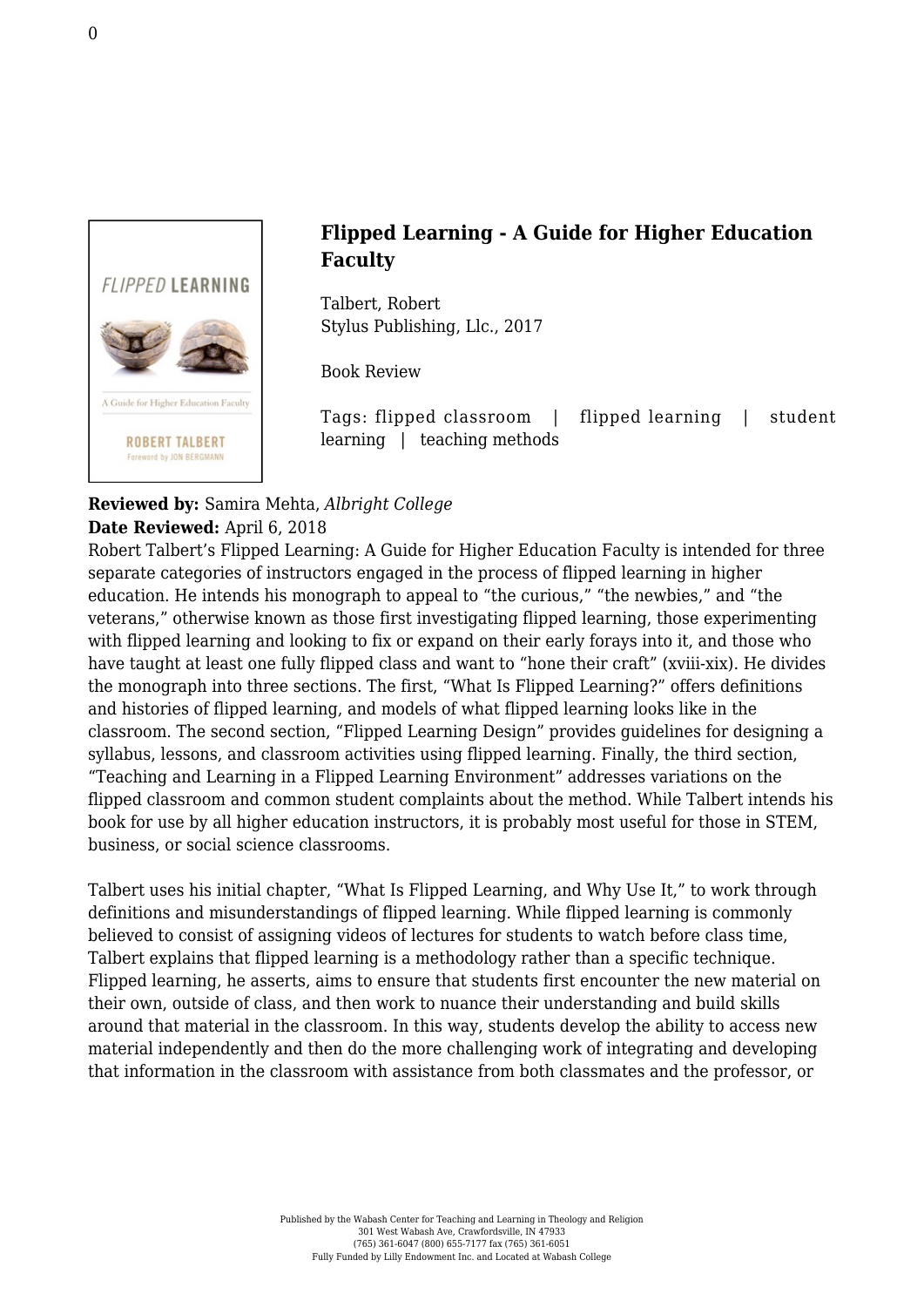"expert." The second chapter, "The History and Theory of Flipped Learning," traces the method's history to establish that it is neither new nor a fly by night fad, but rather a sensible pedagogical strategy built on a solid base.

Chapter three, "Models of Flipped Learning," offers a range of examples from math, business, and economics to demonstrate flipped learning approaches. In each example, Talbert draws from largely mathematics-based courses, suggesting that students read and watch videos about concepts before coming to class to work together on problem sets, the opposite of a traditional STEM course in which concepts are introduced in lecture and students then depart to work on problem sets on their own. (It is noteworthy that although Talbert argues in the earlier chapters that flipped learning is more than watching videos before class, this is, in fact, a primary method that he demonstrates.)

As a religious studies professor, it was hard to see how this method would change the basic format of my humanities classes, in which student read material ahead of time, usually guided by discussion questions, and then come to class for a brief lecture that fills in details and group conversations or a class discussion, informed by their reading. While I have no objection to a book providing instruction on pedagogy for the STEM/business classroom, Talbert's apparent inability to acknowledge the different structure of the humanities is significant. In failing to recognize that his methods would not significantly change the traditional structure of humanities classes, he has failed to properly acknowledge his book's disciplinary scope and to correctly identify the audience to whom it would be the most useful. In these fields, flipped learning makes a notable difference from traditional pedagogical methods in which students first encounter new concepts in class. In the humanities, however, students traditionally encounter new material through reading assignments before class. That material is then elaborated upon and explored in classroom lectures, discussions, small groups, and activities. It is difficult, even with one or two humanities-based examples, to see how Flipped Learning dramatically would change my humanities classroom.

Chapters four, five, and six address the nuts and bolts of how to flip a class. Here, Talbert offers both many more specific guidelines and, in a couple of instances, he draws examples from the humanities classroom. For instance, in chapter four, he suggests providing students with a list of reading questions that guide students toward increased complexity of thinking, gradually moving from reading comprehension and synthesis questions to conceptual and analytic questions. Chapter five offers insight into how to construct the activities. Throughout this chapter, Talbert offers cogent summaries of key theories on learning and course design, and while he rarely suggests a technique with which I am unfamiliar, his explanations of how and why they are effective are certainly likely to help me refine my technique.